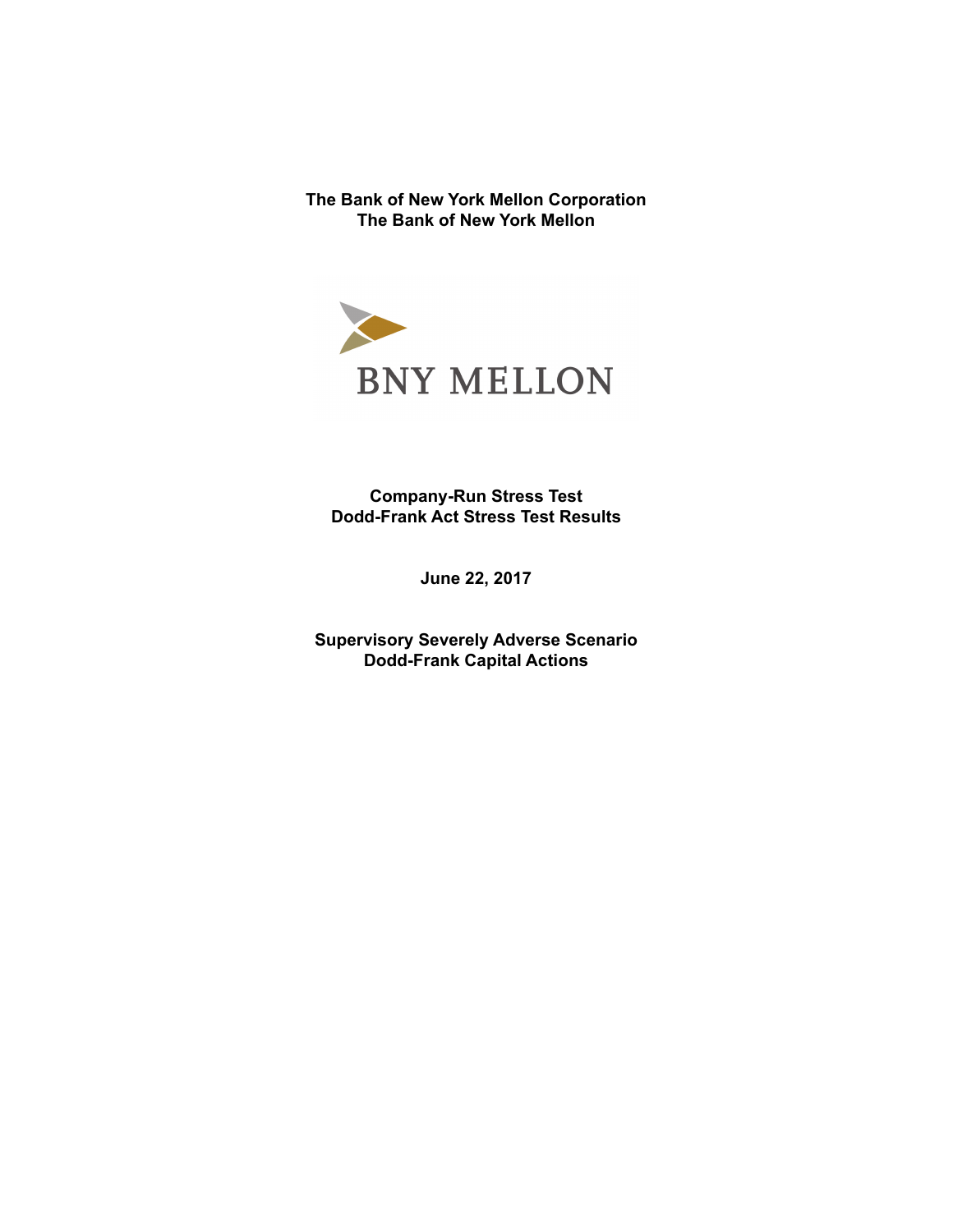# *Introduction*

Throughout this document The Bank of New York Mellon Corporation on a consolidated basis is referred to as "BNY Mellon," the "Firm," "we," "our" and "us." BNY Mellon is a global investments company dedicated to improving lives through investing. We manage and service assets for financial institutions, corporations and individual investors in 35 countries and more than 100 markets.

BNY Mellon is focused on enhancing our clients' experience by leveraging our scale and expertise to deliver innovative and strategic solutions for our clients, building trusted relationships that drive value. We hold a unique position in the global financial services industry. We service both the buy-side and sell-side, providing us with unique marketplace insights that enable us to support our clients' success.

BNY Mellon's global client base consists of corporations, high-net-worth individuals and families, public funds and government agencies, foundations and endowments; global financial institutions, including banks, broker-dealers, asset managers, insurance companies and central banks; and financial intermediaries, independent registered investment advisors, and hedge fund managers. BNY Mellon is not focused on lending as a primary business and does not have a dedicated retail bank.

BNY Mellon is proud of the vital role that it plays in the global financial markets, enabling the markets to efficiently allocate capital by providing an infrastructure that facilitates the movement of cash and securities through these markets. As a global systemically important financial institution, we understand the critical function we perform for the marketplace, and embrace our leadership responsibility in terms of capital strength, liquidity risk management and integrity. In particular, we recognize the pivotal role that we play in the financial system with respect to payment, clearing and settlement activities. BNY Mellon's key business model differentiators include the following:

- BNY Mellon serves as a single point of contact for clients that create, trade, hold, manage, service, distribute or restructure investments.
- BNY Mellon has diverse streams of income, with a strategic focus on the Investment Management and Investment Services businesses.
- The Firm's income statement is driven by non-interest income; fee revenue as a percentage of total revenue was 79% in 2016.
- The Firm does not provide traditional banking services to retail clients other than high-networth individuals within the Wealth Management business. BNY Mellon does not lend to consumers in scale nor operate consumer banking branches.
- BNY Mellon's trading activities are focused on acting as a market-maker for our customers and facilitating customer trades in compliance with the Volcker Rule.
- BNY Mellon does not have a stand-alone proprietary trading business that is material to the overall results of operations.

BNY Mellon's businesses benefit from the global growth in financial assets, the globalization of the investment process, changes in demographics and the continued evolution of the regulatory landscape - each providing us with opportunities to advise and service clients.

Our strategy is designed to create economic value by differentiating our services to create competitive advantages that will deliver value to our clients and shareholders. Our top priorities include:

• Driving profitable revenue growth by leveraging our expertise and scale to offer broad-based, innovative solutions to clients;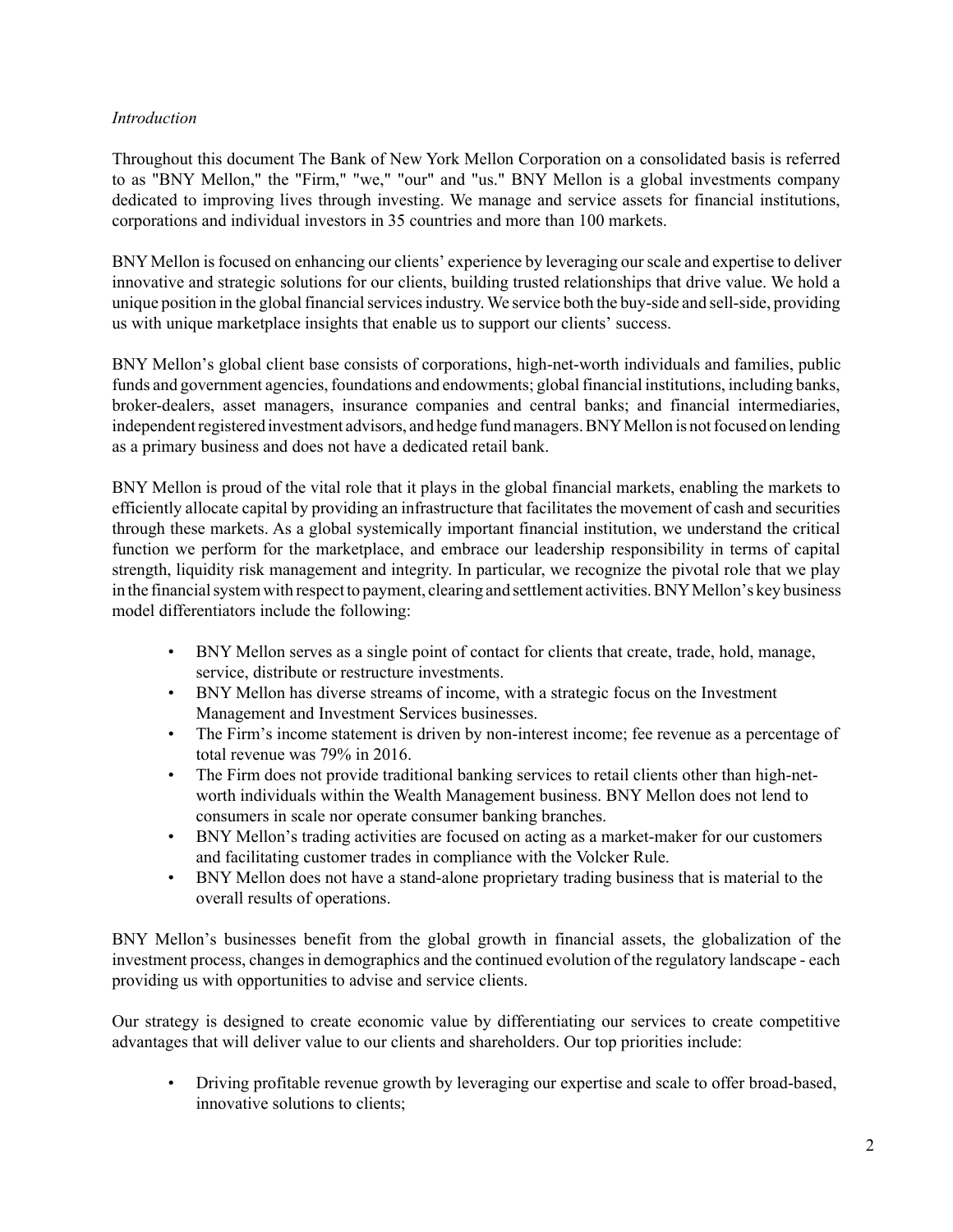- Executing our business improvement processes to increase productivity and effectiveness while controlling expenses and enhancing our efficiency:
- Being a strong, trusted counterparty by maintaining our safety and soundness, low-risk profile, and strong liquidity and capital positions;
- Generating excess capital and deploying it effectively; and
- Attracting, developing and retaining top talent.

Additional financial and other information about BNY Mellon and its principal business activities can be found in its 2016 Annual Report on Form 10-K and subsequent Quarterly Reports on Form 10-Q and other filings, referred to as SEC filings, with the Securities and Exchange Commission, which we make available on the Investor Relations section of our corporate website at [https://www.bnymellon.com.](https://www.bnymellon.com)

The projections contained herein are based on the Supervisory Severely Adverse Scenario provided by the Board of Governors of the Federal Reserve System (the "Federal Reserve") for the 2017 annual Dodd-Frank Act Stress Testing ("DFAST") exercises. The Supervisory Severely Adverse Scenario is designed to be generally representative of a severe economic downturn scenario that can be described in many respects as similar to the recession beginning in 2008. The specific variables included in the Supervisory Severely Adverse Scenario such as economic activity, unemployment, exchange rates, prices, incomes, and interest rates are detailed in the document published by the Federal Reserve on February 10, 2017 titled "2017 Supervisory Scenarios for Annual Stress Tests Required under the Dodd-Frank Act Stress Testing Rules and the Capital Plan Rule." The Firm's DFAST stress test relies on various models to forecast performance under stressed conditions. These models cover loss estimates, revenue projections, scenario infrastructure, and risk-weighted asset calculations. The projections contained within this disclosure represent hypothetical estimates that involve an economic outcome that is more adverse than expected, and accordingly these estimates are not forecasts of expected losses, pre-provision net revenue ("PPNR"), net income before taxes, or capital ratios.

BNY Mellon and The Bank of New York Mellon (the "Institutional Bank") are required to conduct companywide stress tests pursuant to 12 C.F.R. part 252 (the "Regulation"). A summary of those results is also required to be published under the Regulation. Accordingly, we have developed the following disclosure, which contains the information required by the Regulation to be disclosed publicly and has been prepared in accordance with the Regulation. Any differences between the presentation of information concerning BNY Mellon or the Institutional Bank in this disclosure and how we present such information for other purposes are solely due to our efforts to comply with the Regulation. The information presented in this disclosure does not, in any way, reflect changes to our organizational structure, business plans or practices, or strategy.

The Regulation requires us, among other things, to make certain assumptions regarding capital actions ("Dodd-Frank Capital Actions") when computing pro forma capital ratios across the nine-quarter planning horizon. These Dodd-Frank Capital Actions include:

- For the first quarter of 2017, actual capital actions;
- For the second through ninth quarters of the planning horizon, the following capital actions:
	- 1. Common stock dividends equal to the quarterly average dollar amount of common stock dividends that BNY Mellon paid in the previous four quarters plus common stock dividends attributable to issuances related to expensed employee compensation or in connection with a planned merger or acquisition to the extent that the merger or acquisition is reflected in our pro forma balance sheet estimates;
	- 2. Payments on all other instruments eligible for inclusion in the numerator of a regulatory capital ratio equal to the stated dividend, interest, or principal due on such instrument during the quarter;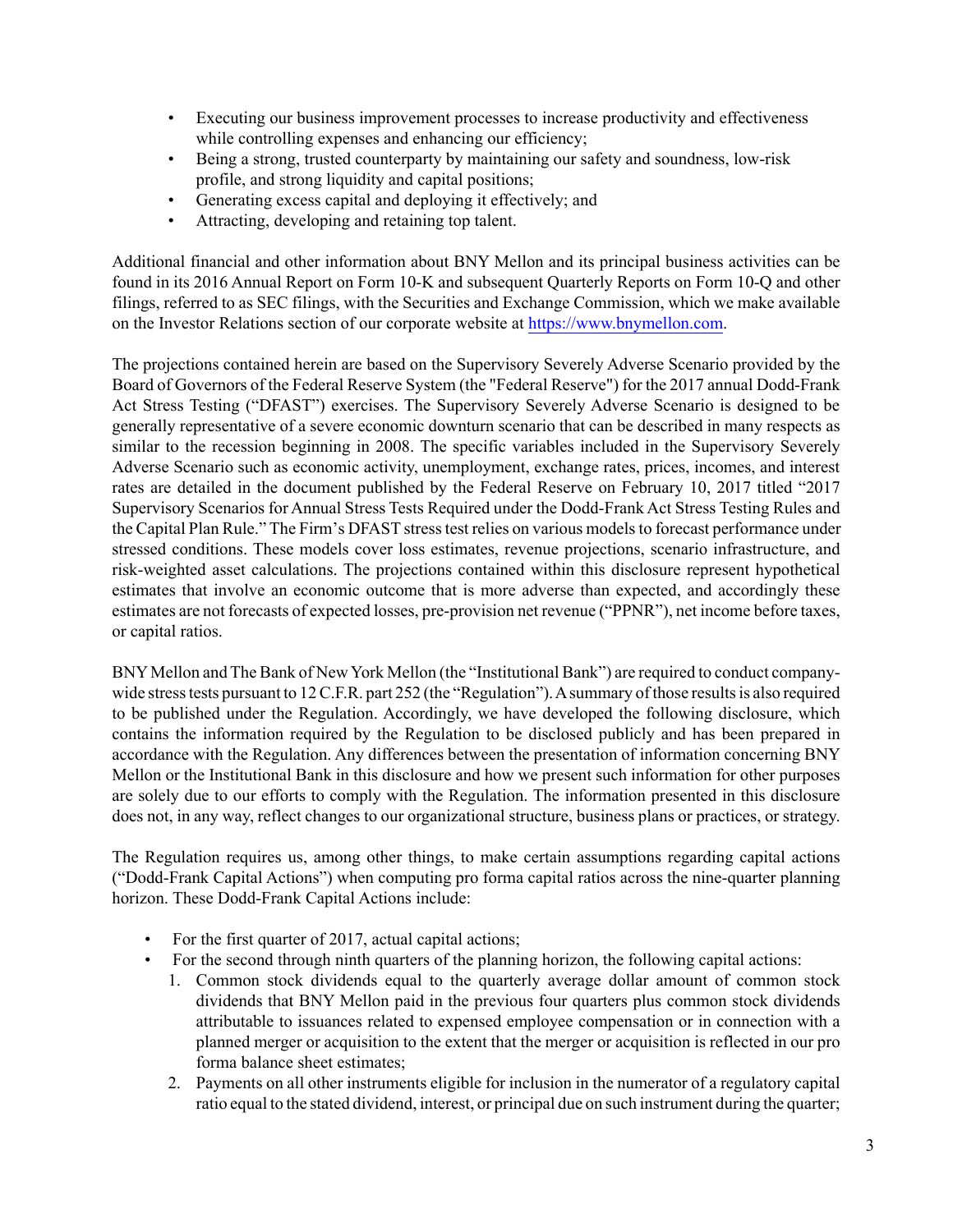- 3. No redemption or repurchase of any capital instrument that is eligible for inclusion in the numerator of a regulatory capital ratio; and
- 4. No new issuances of capital instruments over the second through ninth quarters of the planning horizon, except for issuances related to expensed employee compensation or in connection with a planned merger or acquisition to the extent that the merger or acquisition is reflected in our pro forma balance sheet estimates.

In practice, if a severely adverse economic scenario were to in fact occur, it is highly likely that we would respond with certain capital conservation actions consistent with internal policy, and could change planned distributions. The stress test results summarized in this report should not be interpreted as expected or likely outcomes, but rather as a possible result under hypothetical, highly adverse economic conditions.

A description of the types of risks included in the stress test, a general description of methodologies applied and a summary of our company-run stress test results under the Supervisory Severely Adverse Scenario follows.

## *Description of types of risk included in the stress test*

When conducting the company-run stress test under the Supervisory Severely Adverse Scenario, which, as noted above, incorporates Dodd-Frank Capital Actions, we evaluated and incorporated the principal risks that have been determined to influence us. These risks include operational risk, market risk, credit risk, liquidity risk, and strategic risk.

*Operational Risk.* Operational risk is the risk of loss resulting from inadequate or failed internal processes, human factors and systems, breaches of technology and information systems, or from external events. Operational risk also includes fiduciary risk, reputational risk, and litigation risk.

*Market Risk.* Market risk is the risk of loss due to adverse changes in the financial markets. Our market risks are primarily interest rate, foreign exchange, and equity risk. Market risk particularly impacts our exposures that are marked-to-market such as the securities portfolio, trading book, and equity investments.

*Credit Risk.* Credit risk is the risk of loss if any of our borrowers or other counterparties were to default on their obligations to us. Credit risk is resident in the majority of our assets, but primarily concentrated in the loan and securities books, as well as off-balance sheet exposures such as lending commitments, letters of credit, and securities lending indemnifications.

*Liquidity Risk.* Liquidity risk is the risk that we cannot meet our cash and collateral obligations at a reasonable cost for both expected and unexpected cash flows, without adversely affecting daily operations or financial conditions. Liquidity risk can arise from cash flow mismatches, market constraints from the inability to convert assets to cash, the inability to raise cash in the markets, deposit run-off, or contingent liquidity events.

The following table presents the primary types of risk typically embedded in on- and off-balance-sheet instruments.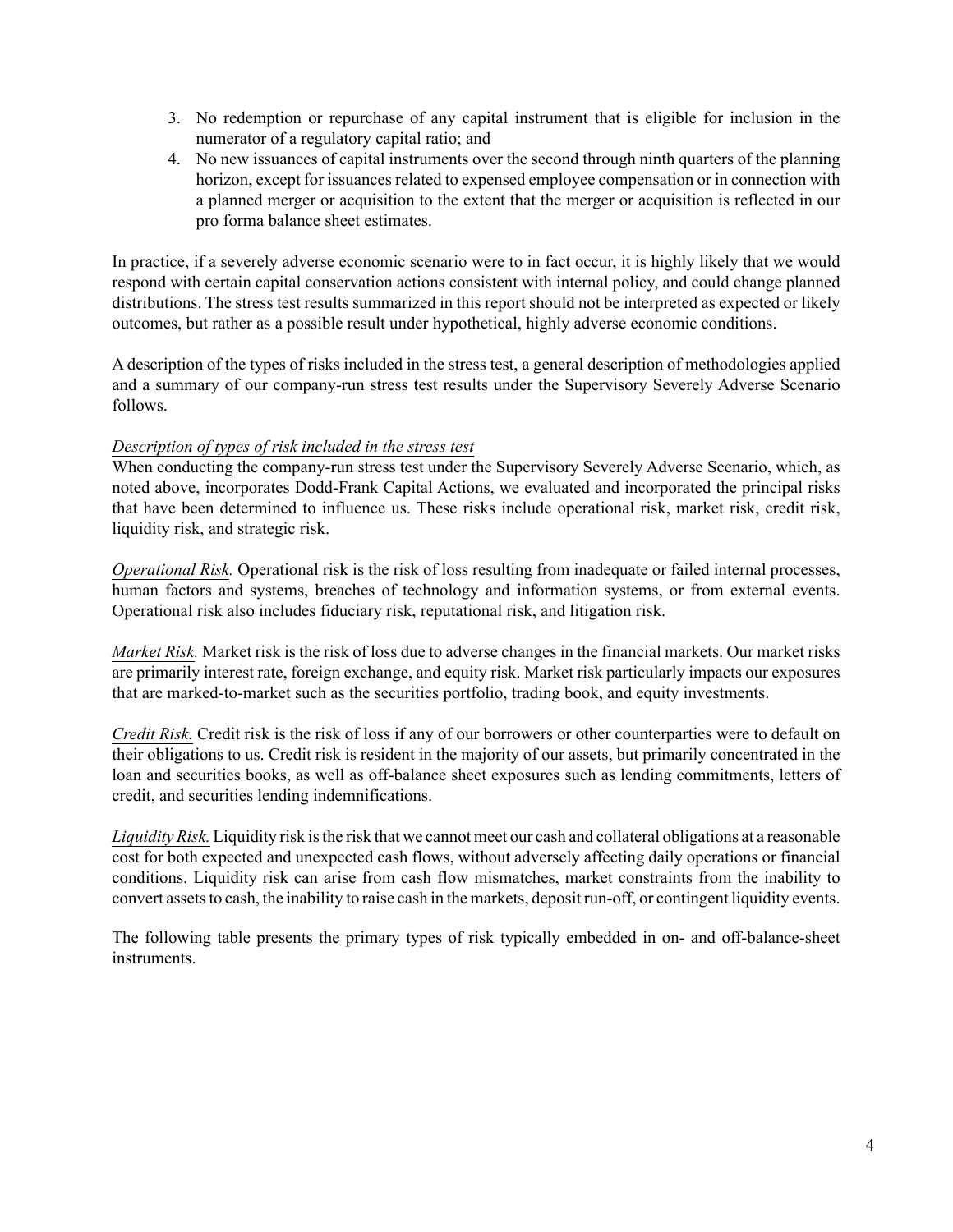| <b>Balance Sheet Instruments</b>                                        | <b>Types of Risk</b>      |
|-------------------------------------------------------------------------|---------------------------|
| <b>Assets</b>                                                           |                           |
| Interest-bearing deposits with banks                                    | Credit                    |
| Federal funds sold and securities purchased under resale agreements     | Market, Credit            |
| <b>Securities</b>                                                       | Market, Credit, Liquidity |
| <b>Trading Assets</b>                                                   | Market, Credit, Liquidity |
| Loans                                                                   | Credit, Liquidity         |
| Goodwill                                                                | Operational, Market       |
| Intangible Assets                                                       | Operational, Market       |
| <b>Liabilities</b>                                                      |                           |
| Deposits                                                                | Liquidity                 |
| Federal funds purchased and securities sold under repurchase agreements | Market, Liquidity         |
| Trading liabilities                                                     | Market, Liquidity         |
| Payables to customers and broker-dealers                                | Liquidity                 |
| <b>Off-balance Sheet Instruments</b>                                    | <b>Types of Risk</b>      |
| Lending commitments                                                     | Credit, Liquidity         |
| Standby letters of credit                                               | Credit, Liquidity         |
| Commercial letter of credit                                             | Credit, Liquidity         |
| Securities lending indemnifications                                     | Market, Credit            |

#### *Overview of Stress Testing*

BNY Mellon's policy is to perform Enterprise-Wide Stress Testing at regular intervals as part of its Internal Capital Adequacy Assessment Process ("ICAAP"). Additionally, the Firm performs an analysis of capital adequacy in a stressed environment in its Enterprise-Wide Stress Test Framework, as required by the enhanced prudential standards issued pursuant to the Dodd-Frank Wall Street Reform and Consumer Protection Act.

Enterprise-Wide Stress Testing evaluates all of the Firm's lines of business, products, geographic areas, and risk types, incorporating the results given a certain stress-test scenario. It is an important component of assessing our capital adequacy, as well as identifying any higher risk business activities. Furthermore, Enterprise-Wide Stress Testing provides our capital planning process with a forward-looking evaluation of our ability to execute planned capital actions in an economic environment that is more adverse than anticipated.

BNY Mellon's and the Institutional Bank's annual company-run stress test under the Supervisory Severely Adverse Scenario with Dodd-Frank Capital Actions contained wide-ranging impacts across multiple risk areas, including the principal risk types identified above. To incorporate these risks into our annual stress test, we identified and stressed key risk drivers and assumptions to estimate how losses might be incurred and how an event in one risk may migrate into other areas. The following section discusses our methodology for translating the Supervisory Severely Adverse Scenario's variables into various financial impacts including expected losses, net income, on- or off-balance sheet exposure, liquidity, leverage, and capital positions. Please refer to BNY Mellon's Annual Report on Form 10-K for the year ended December 31, 2016 for a broader description of BNY Mellon's capital planning and risk management process.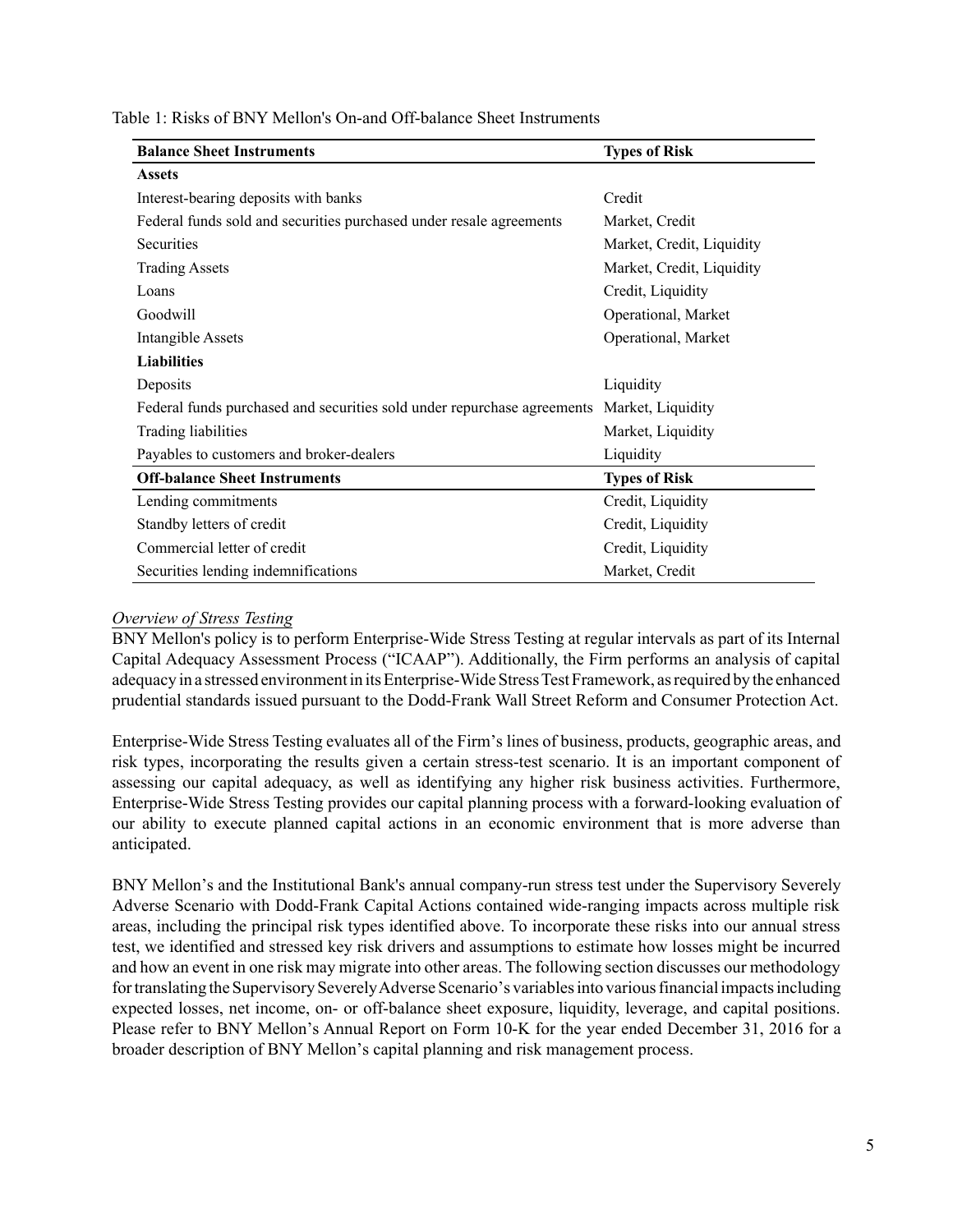## *General Description of Methodologies*

We have forecasted projected losses, PPNR, and other items affecting capital using a series of models and estimation techniques that translate the economic and financial variables in the Supervisory Severely Adverse Scenario to losses and revenues.

Occasionally it is necessary to supplement modeled projections with expert judgment where historical data may be inadequate to project loss and revenue estimates or historical relationships may not hold up under forward-looking hypothetical scenarios. In these cases, we ensure consistency of projections with the conditions of the stress test through a cross-functional governance structure and control environment that incorporates multiple levels of review, challenge, and approval.

*Loan Losses*. We have developed a series of models to estimate losses on various types of loans. Loss projection methods are product-specific and link economic variables to credit performance based on historical and expected relationships. The table below identifies major loan types and key assumptions used to derive loss estimates.

| <b>Loan Type</b>                                                       | <b>Description of Methodology</b>                                                                                                                                                                                                                                                                                                                                                                                 | <b>Key Assumptions</b>                                                                                                                                                                            |
|------------------------------------------------------------------------|-------------------------------------------------------------------------------------------------------------------------------------------------------------------------------------------------------------------------------------------------------------------------------------------------------------------------------------------------------------------------------------------------------------------|---------------------------------------------------------------------------------------------------------------------------------------------------------------------------------------------------|
| <b>First-lien, Closed End Domestic</b><br><b>Residential Mortgages</b> | Statistical model estimated using loan-<br>level data on mortgage characteristics and<br>performance supplemented by<br>macroeconomic indicators and house price<br>data.                                                                                                                                                                                                                                         |                                                                                                                                                                                                   |
| <b>Home Equity Lines of Credit</b><br>("HELOCs")                       | Regression approach based on historical<br>relationships between macroeconomic<br>factors and all U.S. bank HELOC losses.<br>The estimated loss rate for all U.S. banks is<br>then pro-rated to calculate the internal loss<br>for BNY Mellon.                                                                                                                                                                    | Macroeconomic factors such<br>as:<br><b>HPI</b><br>$\equiv$<br>Unemployment rate<br>$\frac{1}{1}$<br>Consumer Price Index<br>("CPI") inflation rate<br>Mortgage rates<br>$\overline{\phantom{0}}$ |
| <b>Domestic Commercial Real Estate</b><br>Loans                        | Individually assigning counterparties<br>stressed ratings by adjusting the inputs to<br>BNY Mellon's commercial real estate<br>("CRE") probability of default ("PD")<br>scorecard, which produces a stressed PD<br>for each quarter. For each impaired<br>exposure, a downturn loss given default<br>("LGD") percentage is applied to the<br>exposure at default ("EAD") to generate an<br>immediate credit loss. | Macroeconomic factors such<br>as:<br>$\overline{\phantom{0}}$<br>Unemployment rate<br>BBB corporate yield<br>—<br>Commercial real estate<br>$\overline{\phantom{0}}$<br>price index<br>Prime rate |
| Wholesale and Other*                                                   | Expected loss model relying on stressed<br>transition matrix, PD, LGD, and usage<br>given default ("UGD"). In the stressed<br>transition matrix, LGD and UGD were<br>linked to macroeconomic factors through<br>statistical models. For each impaired<br>exposure, a stressed LGD percentage is<br>applied to the EAD to generate an<br>immediate credit loss, where EAD is<br>stressed UGD times exposure.       | Macroeconomic factors such<br>as:<br><b>CBOE</b> Volatility Index<br>-<br>("VIX")<br>Equity indices<br>—<br>GDP growth rate<br>L,<br>Treasury yields<br>-<br>Unemployment<br>-                    |

Table 2: Credit Portfolio Loss Methodologies and Assumptions

*\*Commercial and industrial, loans to depositories and other financial institutions, loans for purchasing or carrying securities, overdrafts, and leases.*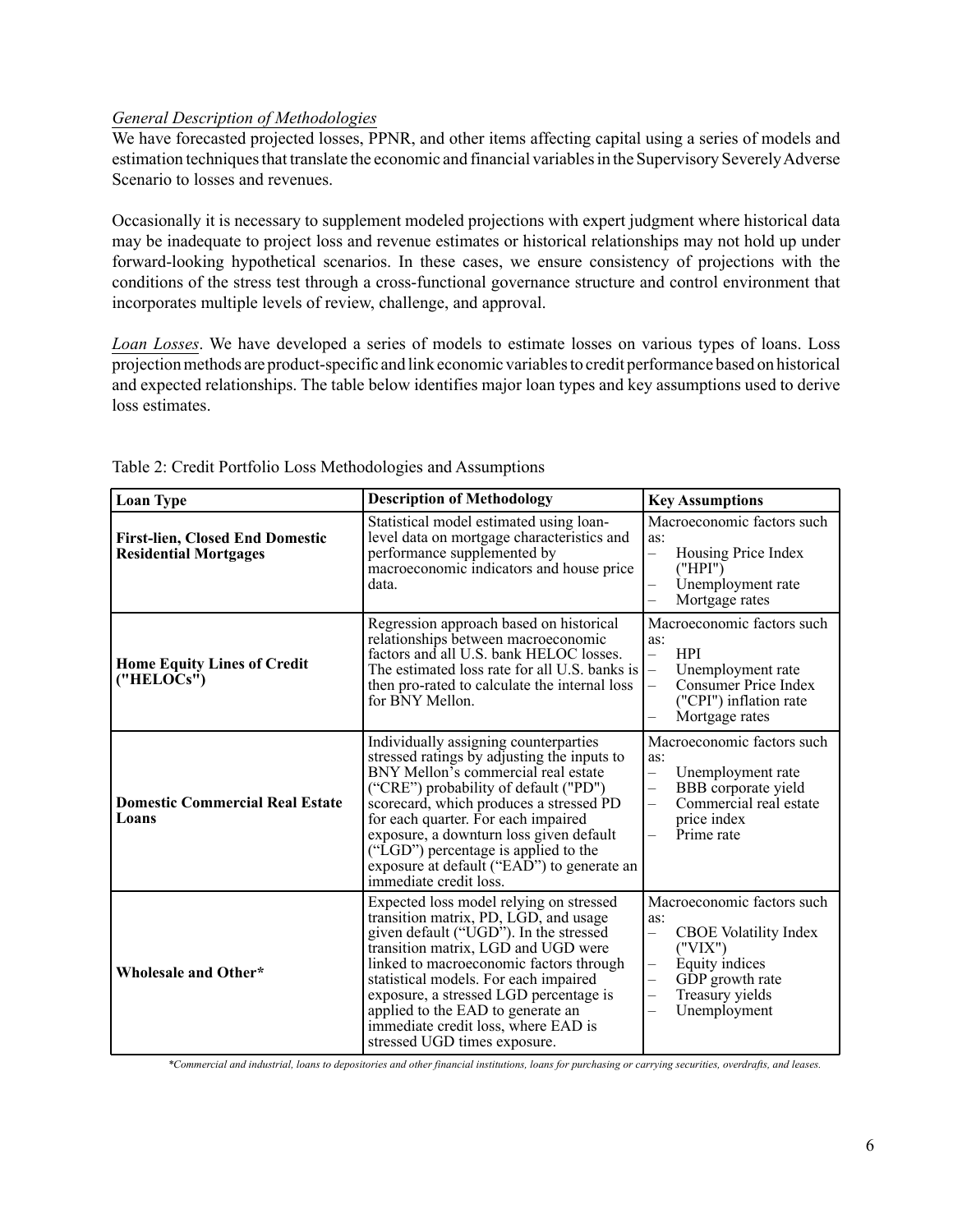*Provision for Loan Losses*. The credit loss allowance is our estimate of incurred losses inherent in our portfolio. We use a quantitative methodology (product of the long run PD, LGD, and EAD) and a qualitative framework in determining the allowance. The qualitative framework employs management judgment when assessing internal risk factors and environmental factors to compute an additional allowance for each component of the loan portfolio. Changes in the allowance balance are reflected through the provision to provide adequate coverage for potential future losses.

*Realized Gains/Losses on Securities*. We use instrument-specific methodologies to forecast other-thantemporary impairment ("OTTI") on the securities investment portfolio. Loss estimates are recognized in accordance with our established accounting policy. The table below identifies major security types and key assumptions used to derive loss estimates.

| <b>Security Type</b>                                                                                                                                                                                                                                                                                                                                                                                                                                                                                                                  | <b>Description of Methodology</b>                                                                                                                                                                                                                                                                                                                                                                                                                                                                                                                                                               | <b>Key Assumptions</b>                                                                                                                                                    |
|---------------------------------------------------------------------------------------------------------------------------------------------------------------------------------------------------------------------------------------------------------------------------------------------------------------------------------------------------------------------------------------------------------------------------------------------------------------------------------------------------------------------------------------|-------------------------------------------------------------------------------------------------------------------------------------------------------------------------------------------------------------------------------------------------------------------------------------------------------------------------------------------------------------------------------------------------------------------------------------------------------------------------------------------------------------------------------------------------------------------------------------------------|---------------------------------------------------------------------------------------------------------------------------------------------------------------------------|
| Statistical model estimated using loan-level data<br>on mortgage characteristics and performance<br>supplemented by macroeconomic indicators and<br><b>Domestic Non-Agency</b><br>house price data.<br><b>Residential Mortgage-</b><br><b>Backed Securities</b><br>Cash flow is discounted using an Internal Rate of<br>("RMBS")<br>Return ("IRR") (derived in a vendor baseline<br>scenario) to obtain the Net Present Value ("NPV").<br>OTTI is then computed as the difference between<br>book value and the NPV of the cash flow. |                                                                                                                                                                                                                                                                                                                                                                                                                                                                                                                                                                                                 | Collateral type and<br>characteristics<br>Macroeconomic factors such<br>as:<br>$-$ HPI<br>- Unemployment rate<br>- Mortgage rates                                         |
| <b>Foreign RMBS</b>                                                                                                                                                                                                                                                                                                                                                                                                                                                                                                                   | Combines macroeconomic variables, historical<br>pool performance, and the pool level<br>characteristics to generate monthly performance<br>measures such as delinquencies, conditional<br>prepayment rate ("CPR"), constant default rate<br>$\tilde{C}$ CDR"), and charge offs. The performance<br>measures are then used in a waterfall tool to<br>determine losses on foreign RMBS tranches.<br>Cash flow is discounted using an IRR (derived in<br>a vendor baseline scenario) to obtain the NPV.<br>OTTI is then computed as the difference between<br>book value and NPV of the cash flow. | Collateral type and<br>characteristics<br>Macroeconomic factors such<br>as:<br>$-$ HPI<br>- Unemployment rate<br>- CPI inflation rate                                     |
| <b>Commercial Mortgage-</b><br><b>Backed Securities</b><br>("CMBS")                                                                                                                                                                                                                                                                                                                                                                                                                                                                   | Combines macroeconomic variables, CRE market<br>factors and loan-level details to generate the credit<br>risk measures including PD and LGD. PD and<br>LGD are then used to determine losses on CMBS.<br>Cash flow is discounted using an IRR (derived in<br>a vendor baseline scenario) to obtain the NPV.<br>OTTI is then computed as the difference between<br>book value and NPV of the cash flow.                                                                                                                                                                                          | Loan details<br>Property type and<br>characteristics<br>Macroeconomic factors such<br>as:<br>$-$ HPI<br>- Unemployment rate<br>- Federal Funds rate<br>- Treasury 10-year |

Table 3: Securities Portfolio OTTI Methodologies and Assumptions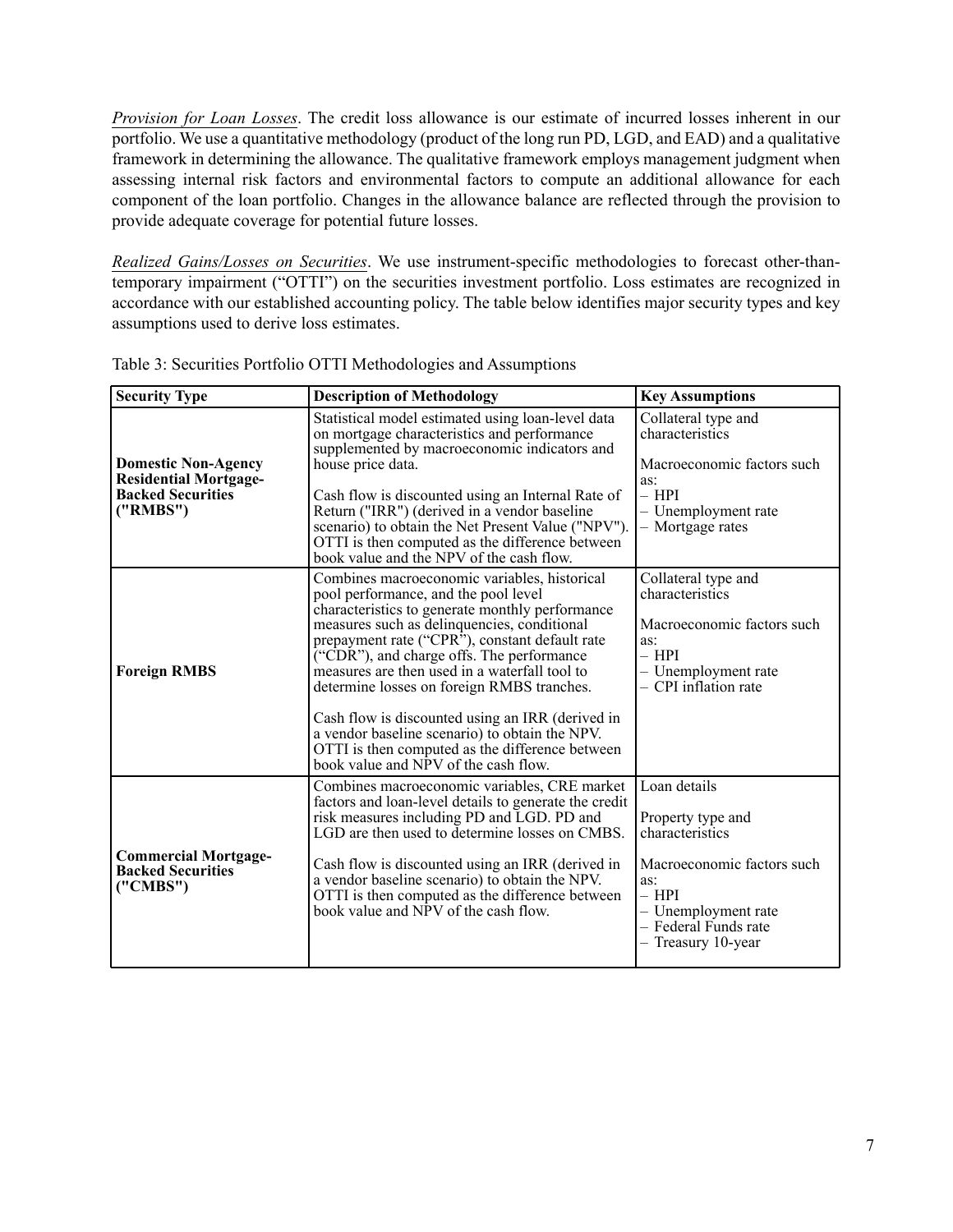| <b>Security Type</b>                                      | <b>Description of Methodology</b>                                                                                                                                                                                                                                                                                                                                                                                                                                                                             | <b>Key Assumptions</b>                                                                                                                                                                                                                                                                                                                                                                                                                                                                                                                |
|-----------------------------------------------------------|---------------------------------------------------------------------------------------------------------------------------------------------------------------------------------------------------------------------------------------------------------------------------------------------------------------------------------------------------------------------------------------------------------------------------------------------------------------------------------------------------------------|---------------------------------------------------------------------------------------------------------------------------------------------------------------------------------------------------------------------------------------------------------------------------------------------------------------------------------------------------------------------------------------------------------------------------------------------------------------------------------------------------------------------------------------|
| <b>Consumer Asset-Backed</b><br>Securities ("ABS")        | Combines macroeconomic variables, historical<br>pool performance and the pool-level<br>characteristics to generate monthly performance<br>measures such as delinquencies, CPR, CDR and<br>charge offs. The performance measures are then<br>used in a waterfall tool to determine losses on<br>ABS tranches.<br>Cash flow is discounted using an IRR (derived in<br>a vendor baseline scenario) to obtain the NPV.<br>OTTI is then computed as the difference between<br>book value and NPV of the cash flow. | Collateral type and<br>characteristics<br>Macroeconomic factors such<br>as:<br>- Unemployment rate<br>- Treasury rates<br>- LIBOR rates                                                                                                                                                                                                                                                                                                                                                                                               |
| <b>Bond Portfolio*</b>                                    | Bond OTTI is projected using the expected loss<br>(PD x LGD) approach. The risk parameters PD<br>and LGD are forecasted using statistical models<br>that are driven by macroeconomic variables.                                                                                                                                                                                                                                                                                                               | <b>Corporate and Covered</b><br><b>Bond</b> - National level<br>Macroeconomic factors such<br>as:<br>- VIX, Equity indices<br>$-$ GDP growth rate<br>- Treasury yields<br><b>Sovereign Bond - Country</b><br>level<br>Macroeconomic factors such<br>as:<br>- Unemployment rate<br>$-$ CPI<br>- Debt-to-GDP ratio<br>$-$ GDP<br>- Current account balance-to-<br>GDP ratio<br><b>Municipal Bond - State level</b><br>Macroeconomic factors such<br>as:<br>- Unemployment rate<br>- Median family income<br>- Mortgage delinquency rate |
| <b>Collateralized Loan</b><br><b>Obligations ("CLOs")</b> | CLO collateral performance metrics (CDR, CPR,<br>Severity) are forecasted using credit transition and<br>LGD model for each underlying loan.<br>Tranche level cash flows are discounted using<br>tranche coupon/nominal spread to arrive at present<br>value. OTTI is then calculated as the difference<br>between present value and book value.                                                                                                                                                              | Underlying collateral metrics<br>including:<br>- Prepayment rate<br>- Default rate<br>- Severity rate                                                                                                                                                                                                                                                                                                                                                                                                                                 |

*\*This portfolio consists of corporate bonds, municipal bonds, sovereign bonds, and covered bonds.*

*Operational Losses*. In addition, we used a methodology to estimate operational losses that incorporates both internal and external data. We forecast both litigation and non-litigation operational losses under separate methodologies.

For non-litigation loss estimates, our forecasting methodology centers on workshops organized around the risks in our operational risk taxonomy, led by our Chief Operational Risk Officer ("CORO"). These workshops included participants from our business, business partner, and risk teams. Subject matter experts ("SMEs") considered and discussed the outputs of our operational risk framework elements (*e.g.*, Risk and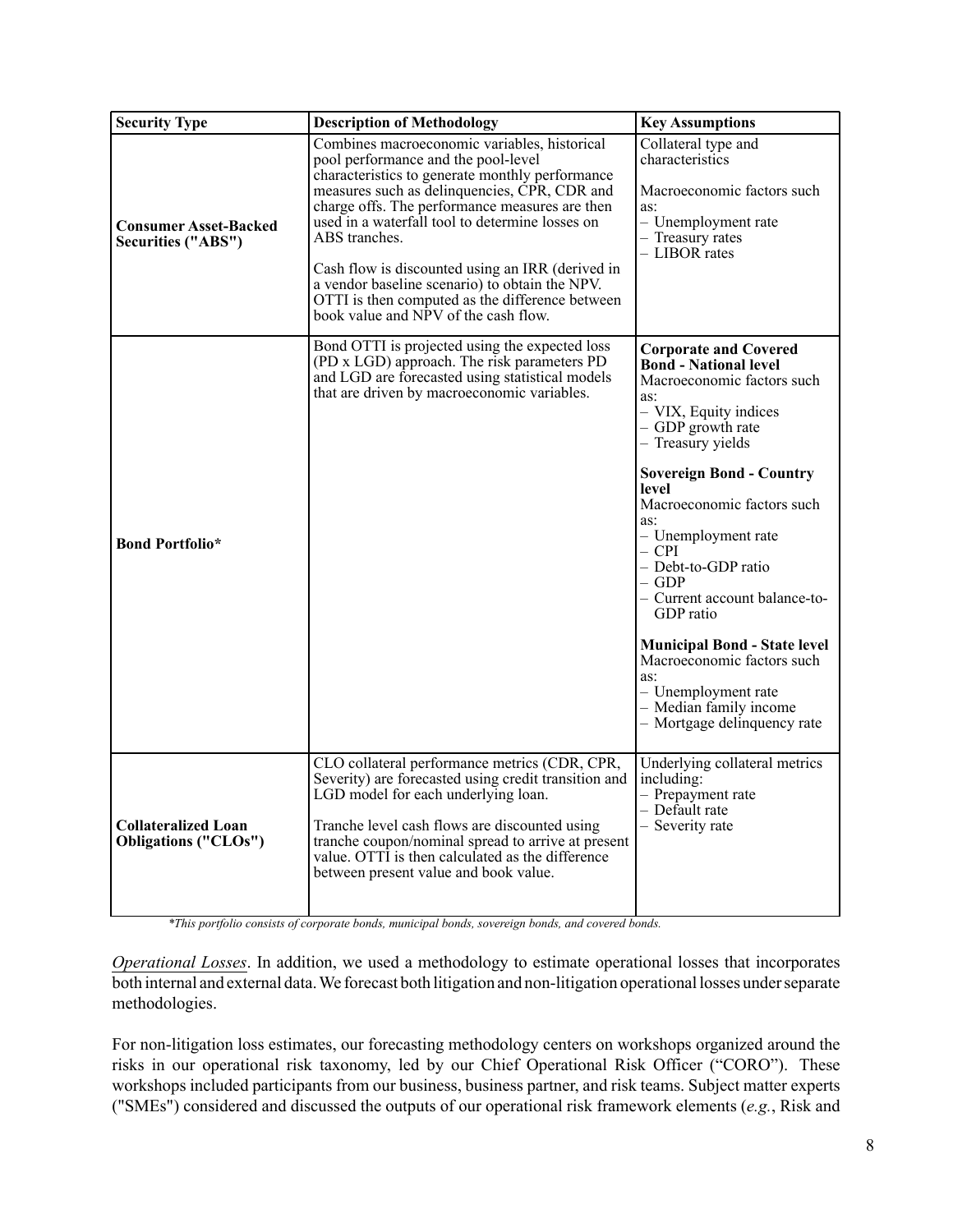Control Self-Assessment ("RCSA") data, as well as internal and external event data) and other key information such as risk drivers, including macroeconomic factors, to challenge and supplement our Material Risk Inventory ("MRI"). For idiosyncratic operational loss events, SMEs developed specific storylines and estimates that were considered as part of the development of our stress testing operational loss estimates. Where deemed relevant, statistical models were used as a reference point to develop estimates, supplemented with expert judgment to incorporate anticipated impacts based on risk drivers (*e.g.*, volumes and new clients expected to be onboarded).

For litigation loss estimates, we use a forward-looking, scenario-based process as a core component of our litigation loss estimation methodology. This methodology is centered around the use of expert judgment and scenario-based determination and leverages subject matter expertise in our Legal department. This methodology generally estimates severe yet reasonably plausible litigation-related costs for key active matters and certain possible claims in stress scenarios.

*Balance Sheet*. We have developed a suite of models using statistical and qualitative estimation methodologies to project each major balance sheet segment. The statistical models are based on logical relationships to economic drivers. For balance sheet segments where developing a model was inappropriate, a rules-based qualitative approach was developed with pre-determined, repeatable, data-driven processes in order to generate projections. In addition, relevant SMEs develop sound qualitative approaches based on their business expertise and experience for their respective products using the macroeconomic variables of the Supervisory Severely Adverse Scenario. These are used to challenge the primary model forecasting framework. A structured internal review of model and qualitative results is discussed by a panel of SMEs, risk managers and management at review and challenge meetings to formalize balance sheet composition.

*Pre-Provision Net Revenue*. Consistent with balance sheet development and exposure assumptions used for loss estimation, we use a suite of models to project all key elements of PPNR including net interest income, non-interest income, and non-interest expense.

*[Remainder of page left blank intentionally.]*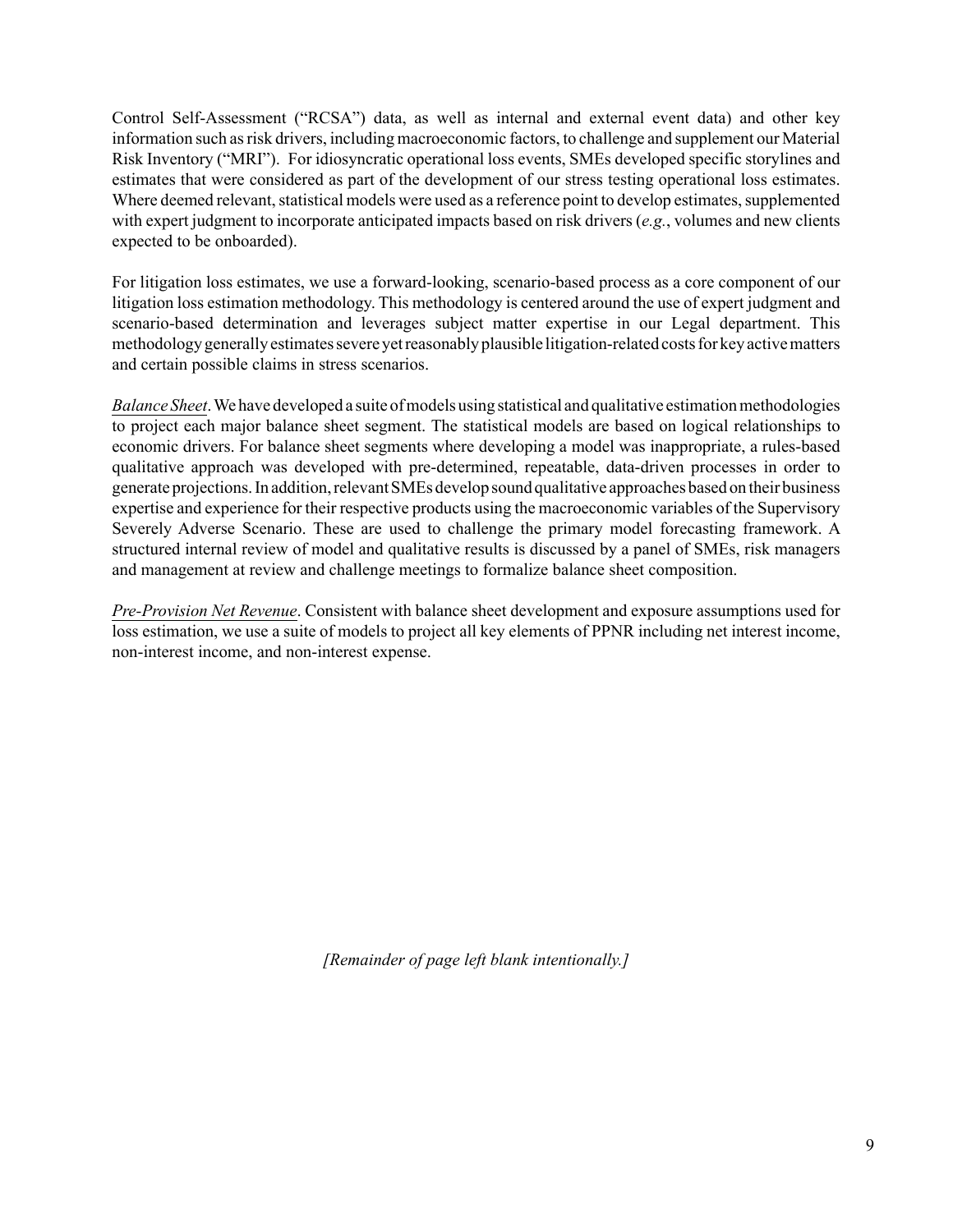Table 4: PPNR Methodologies and Assumptions

| <b>PPNR Component</b>       | <b>Description of Methodology</b>                                                                                                                                                                                                                                                                                                                                                                                                                            | <b>Key Assumptions</b>                                                                                                                                                                                                                  |
|-----------------------------|--------------------------------------------------------------------------------------------------------------------------------------------------------------------------------------------------------------------------------------------------------------------------------------------------------------------------------------------------------------------------------------------------------------------------------------------------------------|-----------------------------------------------------------------------------------------------------------------------------------------------------------------------------------------------------------------------------------------|
| <b>Net Interest Income</b>  | Current and forecasted balance sheet<br>positions and cash flows are modeled by<br>product type and reflect growth, runoff,<br>prepayment, and loss projection<br>assumptions.                                                                                                                                                                                                                                                                               | Future balance sheet growth<br>Runoff and pricing<br>assumptions<br>Interest rates and<br>macroeconomic indicators<br>Prepayment assumptions                                                                                            |
| <b>Non-Interest Income</b>  | Total non-interest income projection is<br>composed of a series of distinct projection<br>models, each of which creates a fee<br>revenue projection for some aspect of the<br>business using historical fee revenue and<br>business volume data.<br>Regression models were tied to the<br>business and economic drivers, while<br>certain areas are estimated using other<br>techniques such as management judgment,<br>seasonality and historical averages. | Business dynamic and<br>strategy assumptions<br>Relationship to economic<br>drivers such as:<br>Fixed income and equity<br>$\overline{\phantom{0}}$<br>asset prices<br>Interest rates<br>Volatility measurements<br>Volume measurements |
| <b>Non-Interest Expense</b> | Variable expenses were modeled based<br>primarily on historical expense to non-<br>interest revenue relationships.<br>Expenses deemed to be fixed in nature are<br>projected generally in line with inflation.                                                                                                                                                                                                                                               | Non-interest revenue<br>projections<br>Growth rates                                                                                                                                                                                     |

*Capital Position*. Our forecasting process employed a set of methodologies to layer in the effect of losses and pre-provision net revenue on pro forma capital levels and ratios. Future balance sheet growth, runoff, and pricing assumptions were developed using the framework and suite of models described under the "Balance Sheet" section above and are reflective of the economic and interest rate environments being analyzed under the Supervisory Severely Adverse Scenario. We forecast risk-weighted assets ("RWA") based on the changes in individual asset components in each quarter of the projection horizon. Credit RWA was projected in a manner consistent with the phased-in transitional provisions of the U.S. capital rules and applicable regulatory guidance, which required us to use the U.S. capital rules' Standardized Approach methodology (the "Standardized Approach") to calculate credit RWA. Additionally, the market risk capital rules were used over the entire projection period for calculating market risk RWA.

The Firm recognizes that the U.S. capital rules' Advanced Approaches risk-weighting framework (the "Advanced Approach") has been the Firm's constraining measure and that the final U.S. capital rules' transitional phase-in timeline for many significant items, including accumulated other comprehensive income ("AOCI"), intangible assets, and required regulatory capital levels and buffers, works to enhance its excess capital position in the near term. Our Supervisory Severely Adverse Scenario post-stress capital position reflects regulatory capital inclusive of PPNR and stress losses. Additionally, as discussed above, our Supervisory Severely Adverse Scenario post-stress capital utilizes, in the second through ninth quarters of the planning horizon, the Dodd-Frank Capital Actions, which prescribe a series of assumptions regarding capital actions, including with respect to common stock dividends, contracted payments, and a general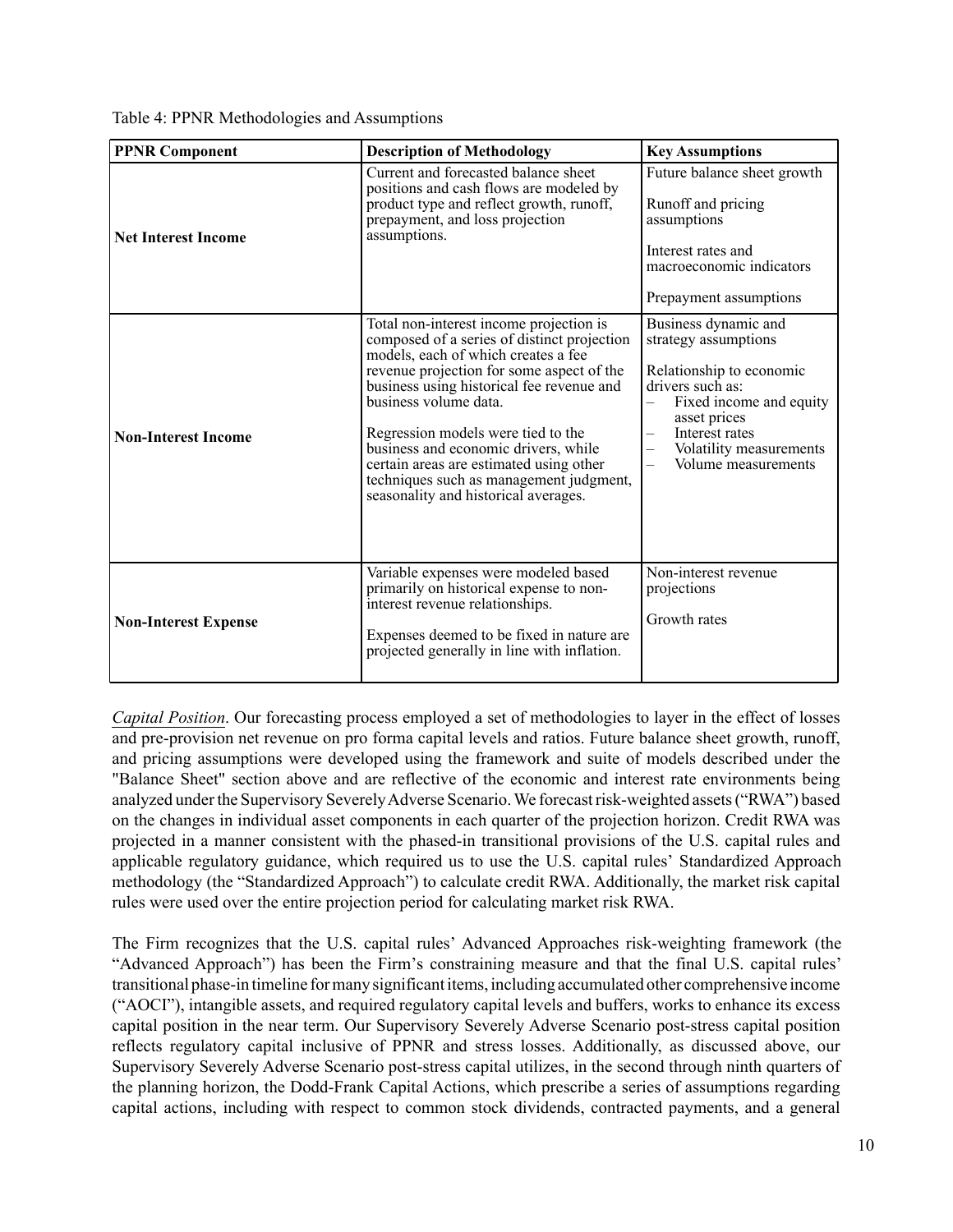assumption of no redemptions, repurchases, or issuances of capital instruments. These assumptions do not reflect currently planned capital actions, and might not reflect behavior in an actual severely stressed environment. Moreover, we recognize that the DFAST 2017 exercise includes the supplementary leverage ratio (the "SLR") as a binding regulatory capital constraint beginning in 2018.

*Counterparty Default*. BNY Mellon is one of the eight banking organizations with substantial trading or custodial operations required to incorporate a counterparty default scenario component into the Supervisory Severely Adverse Scenario. Specifically, per guidance, BNY Mellon is required to estimate and report the potential losses and related effects on capital associated with the instantaneous and unexpected default of the Firm's single largest counterparty across derivatives, securities lending, and repurchase/reverse repurchase agreement activity. BNY Mellon's single largest counterparty was determined by net stressed losses, which were computed by revaluing exposures and collateral using the set of hypothetical asset price shocks specified in the Federal Reserve's global market shock scenarios.

## *Explanation of the Most Significant Causes for Changes in Regulatory Capital*

As demonstrated by BNY Mellon's DFAST results, we maintain excess regulatory capital in every quarter, for every ratio, over the entire planning horizon throughout the Supervisory Severely Adverse Scenario. This success is driven by a number of factors, including the Firm's strong capital generation and its risk profile. However, as noted above, we recognize that the U.S. capital rules' transitional phase-in timeline for many significant items, including AOCI, intangible assets, and other matters, works to enhance our excess capital position in the near term. We further recognize that our capital position was enhanced because the DFAST 2017 exercise does not require RWA to be calculated under the Advanced Approaches and the Advanced Approaches has been the Firm's constraining measure in recent quarters.

The most significant cause of declines in BNY Mellon's regulatory capital ratios over the planning horizon under the Supervisory Severely Adverse Scenario is losses related to the default of a major Securities Financing Transactions ("SFT") counterparty in the first projection quarter. Additionally, impairments within the securities portfolio and trading book losses occurring in the first projection quarter also contribute to the decline in BNY Mellon's regulatory capital ratios.

*[Remainder of page left blank intentionally.]*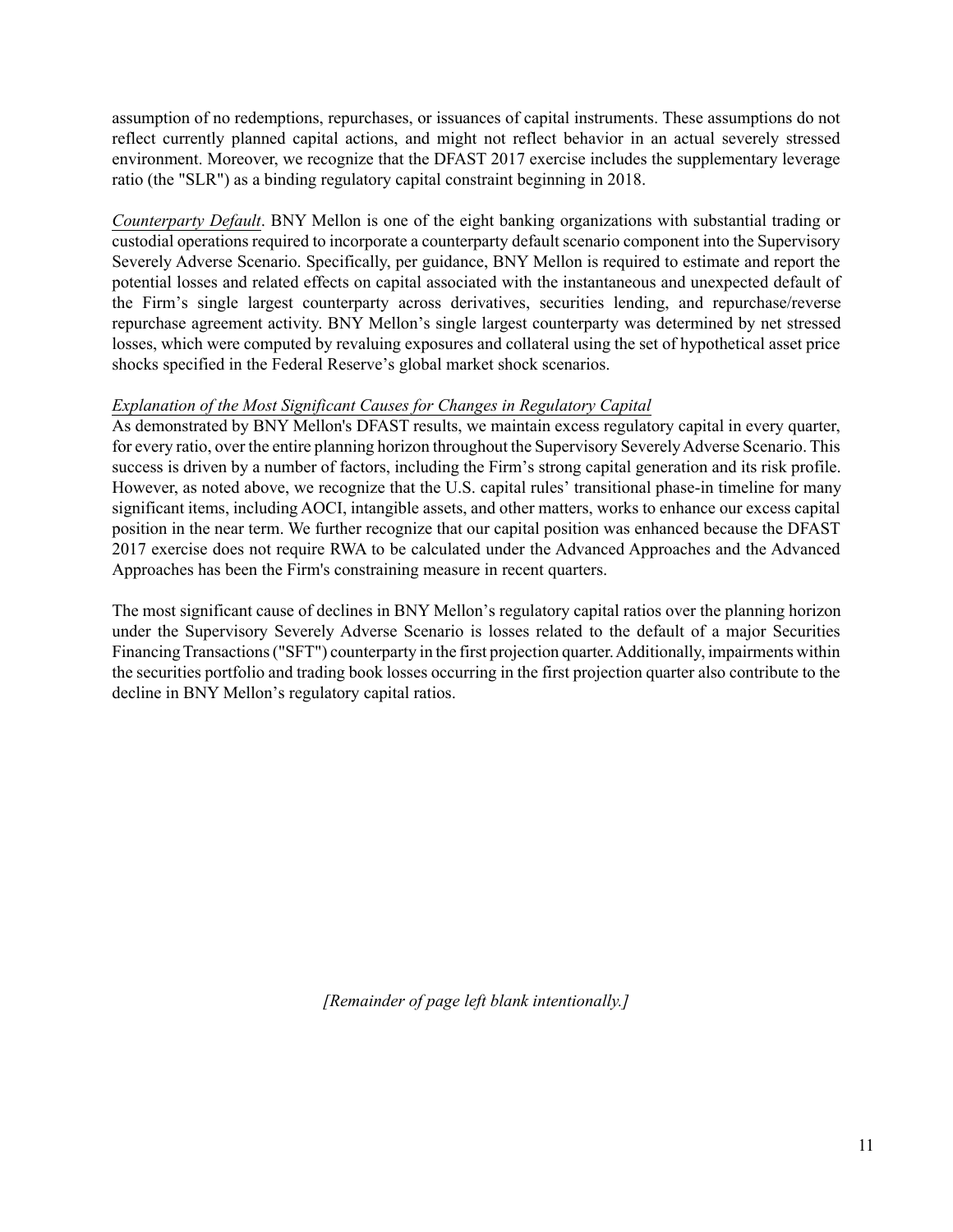# **BNY Mellon - Tables of Statistical Results**

# **ANNUAL FIRM-RUN RESULTS**

#### **Dodd-Frank Act Stress Testing Results**

The capital ratios are calculated using the Dodd-Frank Capital Actions. These projections represent hypothetical estimates that involve an economic outcome that is more adverse than expected. These estimates are not forecasts of expected losses, revenues, net income before taxes, or capital ratios. The minimum capital ratio presented is for the period from the first quarter of 2017 through the first quarter of 2019.

Table 5: Projected Stressed Capital Ratios Through the First Quarter of 2019 Under the Supervisory Severely Adverse Scenario

|                                        | Actual <sup>1</sup> |        | <b>Stressed Capital Ratios</b> |  |
|----------------------------------------|---------------------|--------|--------------------------------|--|
|                                        | 4Q16                | Ending | <b>Minimum</b>                 |  |
| Common Equity Tier 1 capital ratio (%) | 12.3%               | 13.4%  | 9.7%                           |  |
| Tier 1 capital ratio $(\%)$            | 14.5%               | 16.0%  | 11.8%                          |  |
| Total capital ratio $(\%)$             | 15.2%               | 16.8%  | 12.3%                          |  |
| Tier 1 leverage ratio $(\%)$           | 6.6%                | 5.8%   | 5.3%                           |  |
| Supplementary leverage ratio (%)       | N/A                 | 5.5%   | 5.1%                           |  |

1 Actual fourth quarter 2016 Common Equity Tier 1, Tier 1 and Total capital ratios are calculated using the Standardized Approach. At December 31, 2016 BNY Mellon's reported Common Equity Tier 1, Tier 1 capital, and Total capital ratios were 10.6%, 12.6%, and 13.0%, respectively, based on Basel III components of capital, as phased-in, and credit risk asset risk-weightings using the Advanced Approach, which was the Firm's constraining measure for that quarter.

## Table 6: Projected Q1 2019 Risk-Weighted Assets ("RWA")

|                                                                                                            | <b>Actual Q4 2016</b> | Projected Q1 2019 |
|------------------------------------------------------------------------------------------------------------|-----------------------|-------------------|
| $\vert RWA^{\perp}(\$ \text{ in Millions}) \vert$                                                          | \$147,671             | \$129,914         |
| 'RWA calculated using the U.S. capital rules' Standardized Approach methodology ("Standardized Approach"). |                       |                   |

Table 7: Projected Loan Losses by Type of Loan for the First Quarter of 2017 through the First Quarter of 2019 Under the Supervisory Severely Adverse Scenario

|                                   | <b>Millions of Dollars</b> |         |
|-----------------------------------|----------------------------|---------|
| <b>Loan Losses</b>                | \$1,744                    | 3.3%    |
| First-lien mortgages, domestic    | \$73                       | 0.8%    |
| Junior liens and HELOCs, domestic | \$0                        | $0.0\%$ |
| Commercial real estate, domestic  | \$431                      | 15.4%   |
| Credit cards                      | \$0                        | $0.0\%$ |
| Commercial and industrial         | \$98                       | 3.1%    |
| Other consumer                    | \$20                       | 0.7%    |
| Other loans                       | \$1,122                    | 3.3%    |

1 Average loan balance used to calculate portfolio loss rates excludes loans held for sale and loans held for investment under the fair value option, and are calculated over nine quarters. Portfolio loss rates are rounded to the nearest tenth of a percentage point.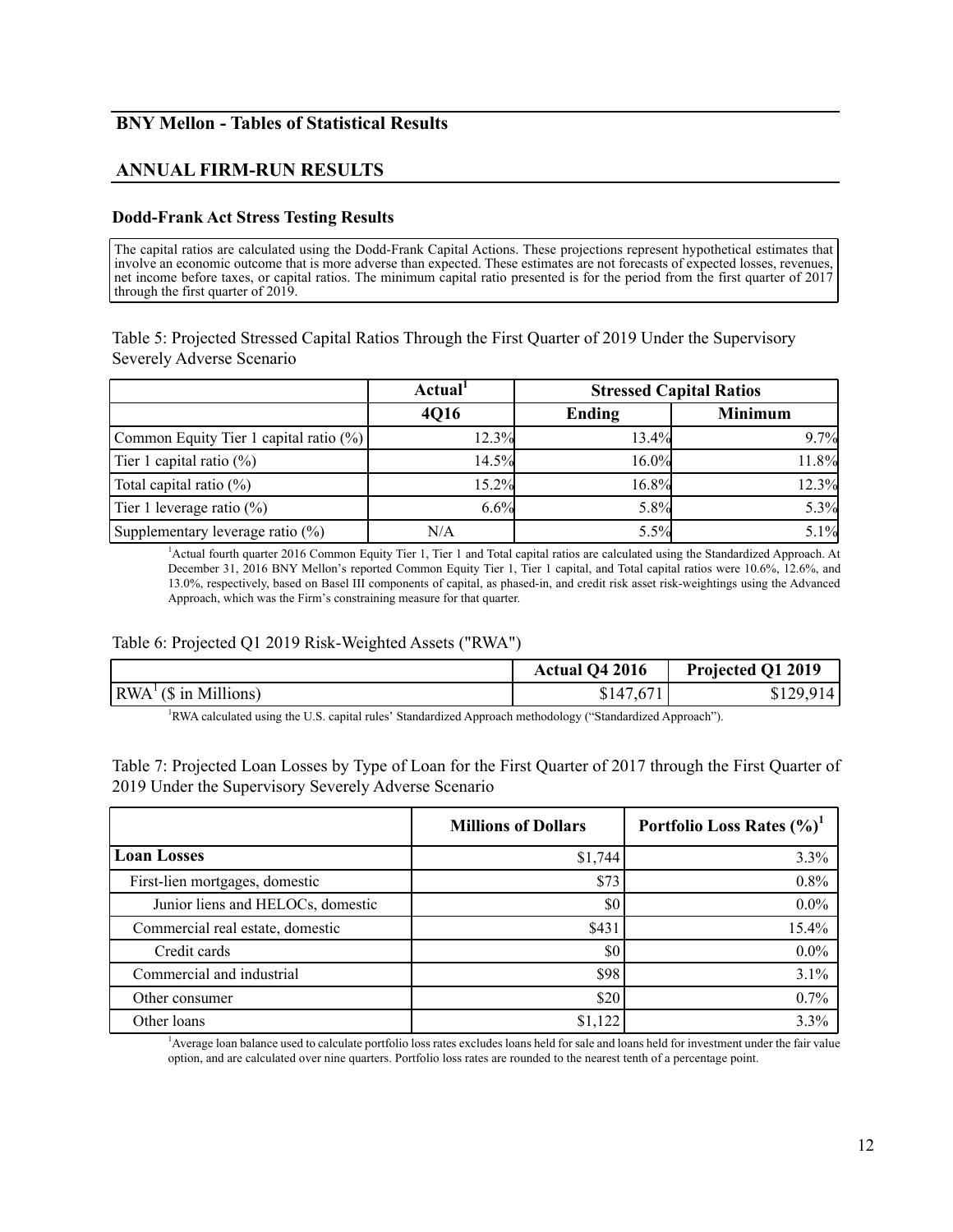|                                                                                           | <b>Millions of Dollars</b> | <b>Percent of Average</b><br><b>Assets</b> <sup>5</sup> |
|-------------------------------------------------------------------------------------------|----------------------------|---------------------------------------------------------|
| PPNR <sup>1</sup>                                                                         | \$5,255                    | 1.4%                                                    |
| Other revenue <sup>2</sup>                                                                | \$0                        | $0.0\%$                                                 |
| Less                                                                                      |                            |                                                         |
| <b>Provisions</b>                                                                         | \$1,897                    | 0.5%                                                    |
| Realized losses/(gains) on securities Available-for-<br>Sale/Held-to-Maturity ("AFS/HTM") | \$220                      | $0.1\%$                                                 |
| Trading and counterparty losses <sup>3</sup>                                              | \$586                      | $0.2\%$                                                 |
| Other losses/(gains) <sup>4</sup>                                                         | \$45                       | $0.0\%$                                                 |
| Equals                                                                                    |                            |                                                         |
| Net income before taxes                                                                   | \$2,508                    | 0.7%                                                    |

Table 8: Projected Losses, Revenue, and Net Income Before Taxes for the First Quarter of 2017 Through the First Quarter of 2019 Under the Supervisory Severely Adverse Scenario

<sup>1</sup>PPNR includes losses from operational risk events, mortgage repurchase expenses, and other real estate owned costs.

 $2$ Other revenue includes one-time income and (expense) items not included in pre-provision net revenue.

<sup>3</sup>Trading and counterparty losses include mark-to-market and credit valuation adjustments losses and losses arising from the counterparty default scenario component applied to derivatives, securities lending, and repurchase agreement activities.

<sup>4</sup>Other losses/gains includes projected change in fair value of loans held for sale and loans held for investment measured under the fair value option, and goodwill impairment losses.

5 Average assets are averaged over the nine-quarter planning horizon. Amounts are rounded to the nearest tenth of a percentage point.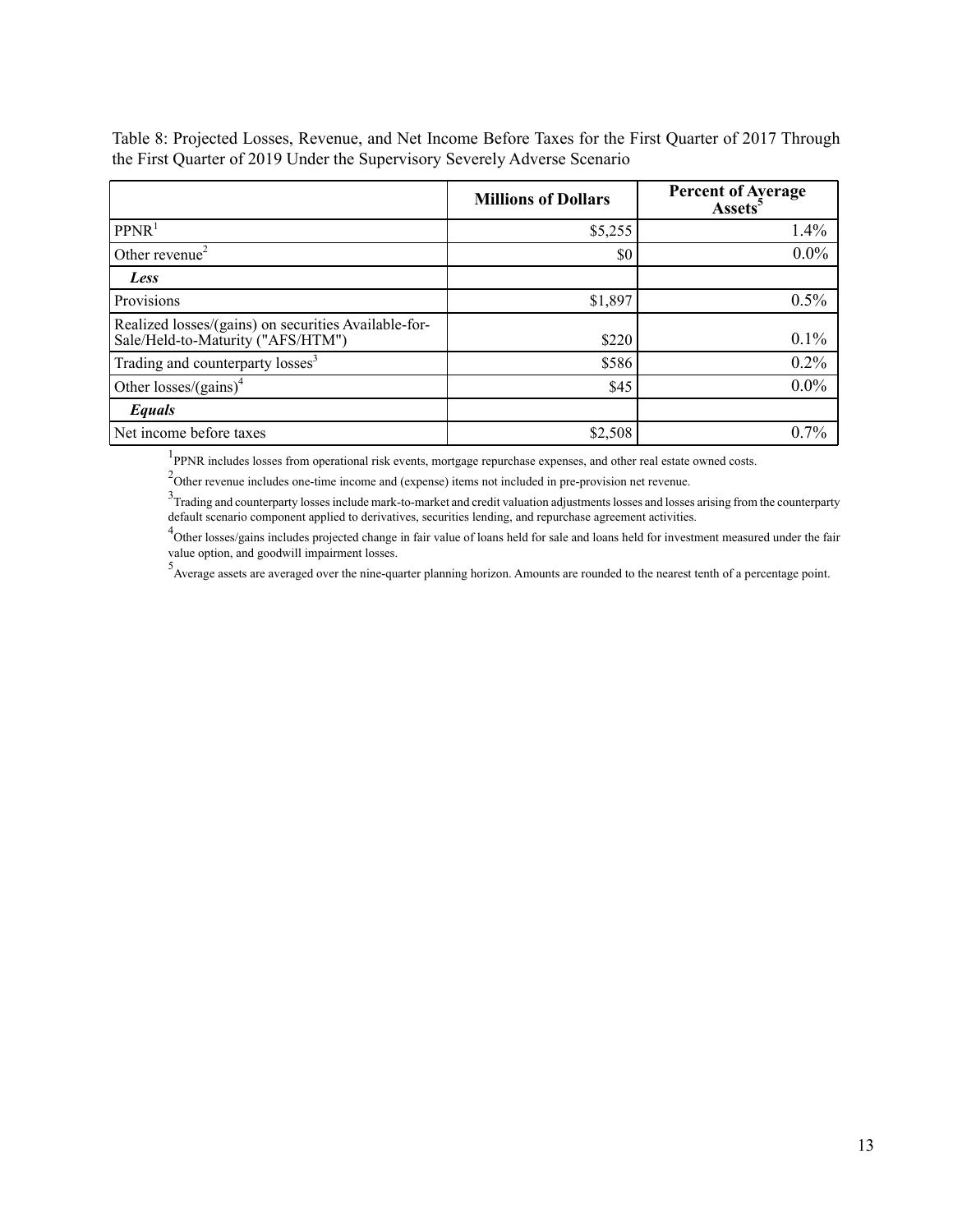#### *Institutional Bank - Summary of Results.*

When conducting the company-run stress test under the Supervisory Severely Adverse Scenario using Dodd-Frank Capital Actions, the Institutional Bank evaluated the types of risks and utilized the same methodologies as described above in the discussion concerning BNY Mellon.

As demonstrated by the Institutional Bank's DFAST results, the Institutional Bank maintains excess regulatory capital in every quarter of the planning horizon for every ratio of the Supervisory Severely Adverse Scenario. This success is driven by a number of factors, including the Institutional Bank's strong capital generation, asset quality, business mix, and risk profile. However, the Institutional Bank recognizes that the U.S. capital rules' transitional phase-in timeline for many significant items, including AOCI, intangible assets, and other matters, works to enhance its excess capital position in the near term. The Institutional Bank further recognizes that the DFAST 2017 exercise approaches risk-weighted assets solely from the perspective of the Standardized Approach for Advanced Approach organizations, while during recent quarters the Advanced Approach has been the Institutional Bank's constraining measure. Moreover, the Institutional Bank recognizes that the DFAST 2017 exercise includes the SLR as a binding regulatory capital constraint beginning in 2018.

The significant loss drivers for the Institutional Bank are materially similar to those described above for BNY Mellon. The results of the Institutional Bank's annual DFAST stress test demonstrate that its business model serves as a source of strength in stress environments. As a result, the Institutional Bank is able to remain well-capitalized throughout the Supervisory Severely Adverse Scenario.

# **Institutional Bank - Tables of Statistical Results**

# **FIRM-RUN RESULTS**

Table 9: Projected Stressed Capital Ratios Through the First Quarter of 2019 Under the Supervisory Severely Adverse Scenario

|                                        | Actual <sup>1</sup> | <b>Stressed Capital Ratios<sup>2</sup></b> |                |
|----------------------------------------|---------------------|--------------------------------------------|----------------|
|                                        | 4Q16                | Ending                                     | <b>Minimum</b> |
| Common Equity Tier 1 capital ratio (%) | 16.6%               | 21.8%                                      | 13.9%          |
| Tier 1 capital ratio $(\%)$            | 17.0%               | 22.1%                                      | 14.3%          |
| Total capital ratio (%)                | 17.6%               | 23.2%                                      | 14.8%          |
| Tier 1 leverage ratio $(\%)$           | 7.2%                | 7.0%                                       | 6.2%           |
| Supplementary leverage ratio (%)       | N/A                 | 6.6%                                       | 6.1%           |

<sup>1</sup> Actual fourth quarter 2016 Common Equity Tier 1, Tier 1 and Total capital ratios are calculated using the Standardized Approach. At December 31, 2016 the Institutional Bank's reported constraining Common Equity Tier 1, Tier 1 capital, and Total capital ratios were 13.6%, 13.9%, and 14.2%, respectively, based on asset risk-weightings using the Advanced Approach.

 $2\text{m}$  The capital ratios are calculated using Dodd-Frank Capital Actions. These projections represent hypothetical estimates that involve an economic outcome that is more adverse than expected. These estimates are not forecasts of expected losses, revenues, net income before taxes, or capital ratios. The minimum capital ratio presented is for the period from the first quarter of 2017 through the first quarter of 2019.